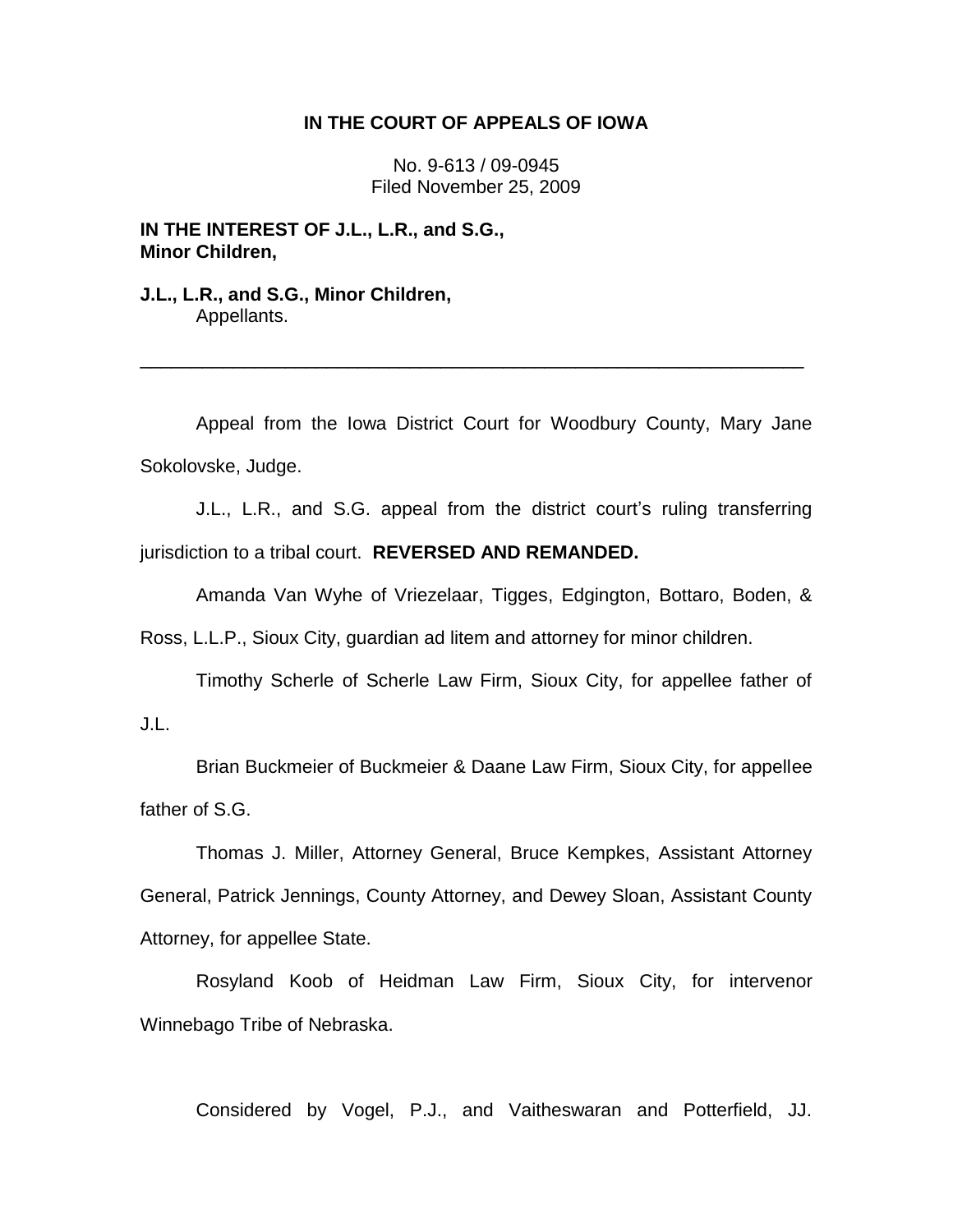# **VOGEL, P.J.**

 $\overline{a}$ 

J.L., L.R., and S.G. appeal from the district court"s ruling that they, through their attorney/guardian ad litem, could not object to the transfer of jurisdiction to a tribal court pursuant to Iowa Code section 232B.5 (2009). Because we find section 232B.5 violates the children"s due process rights under the United States and Iowa Constitutions, we reverse and remand for further proceedings.

## **I. Background Facts and Proceedings.**

Since 2003, when S.G. tested positive for methamphetamine at birth, the children"s family has been involved with the Iowa Department of Human Services. Subsequently, S.G. (born 2003), L.R. (born 2006), and J.L. (born 2008) were adjudicated to be children in need of assistance (CINA). On December 29, 2008, a petition seeking the termination of parental rights was filed for all three children.

The Winnebago Tribe of Nebraska (Tribe) intervened.<sup>1</sup> In March 2009, the Tribe filed motions to transfer jurisdiction. Subsequently, the children"s attorney/guardian ad litem<sup>2</sup> filed a resistance to the Tribe's motion to transfer that

 $<sup>1</sup>$  The Tribe was granted intervention on behalf of S.G. in November 2008 and on behalf</sup> of L.R. and J.L. in April 2009.

 $2$  lowa Code section 232.89 requires that following the filing of a CINA petition, an attorney and guardian ad litem be appointed for the child. *See also* Iowa Code § 232.2(22) (defining a guardian ad litem as "a person appointed by the court to represent the interest of a child in any judicial proceedings to which the child is a party"); *In re D.W.*, 385 N.W.2d 570, 579 (Iowa 1986) (stating due process requires that counsel appointed pursuant to a statute provide effective assistance). The same person may serve as both the child"s attorney and guardian ad litem, unless a conflict arises between the two roles. Iowa Code § 232.89(4); *see also In re T.P.*, 757 N.W.2d 267, 274 (Iowa Ct. App. 2008); *In re A.T.*, 744 N.W.2d 657, 665 (Iowa Ct. App. 2007). Additionally, both the Federal and Iowa Indian Child Welfare Act provide for the appointment of an attorney for an Indian child. *See* 25 U.S.C. § 1912(b) ("The court may, in its discretion, appoint counsel for the child upon a finding that such appointment is in the best interest of the child."); Iowa Code § 232B.5(16) ("The child shall also have the right to court-appointed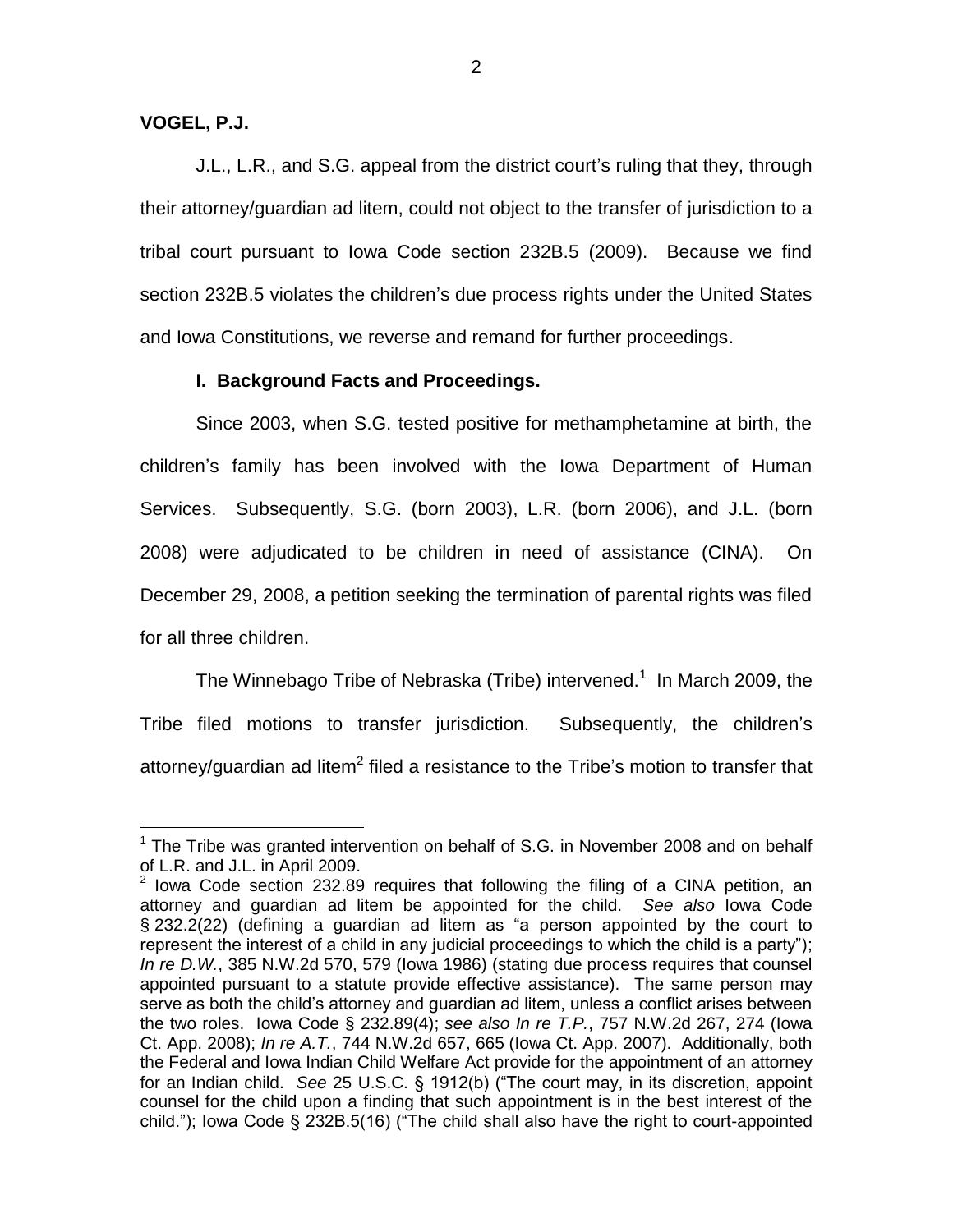(1) objected to the motion to transfer asserting that a transfer of jurisdiction was not in the best interests of the children, and (2) argued that if the court determined the children could not object or the children could not object based upon their best interests, the Iowa Indian Child Welfare Act was unconstitutional because it violated the children"s rights to due process and equal protection guaranteed under the United States and Iowa constitutions. On May 27, 2009, the district court issued its ruling. It found that pursuant to Iowa Code section 232B.5(10), the children"s attorney/guardian ad litem could not object to the transfer. $3$  Therefore, the district court did not consider the merits of the children's objection and ordered the proceedings concerning the children be transferred to the Tribe. Furthermore, the district court did not address the children"s arguments that the Iowa Indian Child Welfare Act was unconstitutional. The children filed a motion to amend or enlarge pursuant to Iowa Rule of Civil Procedure 1.904(2), in part requesting the district court rule on their constitutional arguments. On June 16, 2009,<sup>4</sup> the district court ruled on the children's motion but did not address the children"s constitutional arguments, stating: "The court, having considered the motion, finds that the previous order of the court is appropriate and will not be expanded to include a finding that portions of the Indian Child Welfare Act are unconstitutional."

 $\overline{a}$ 

counsel in any removal, placement, termination of parental rights, or other permanency proceedings.").

 $3$  The State through the county attorney also filed a resistance to the Tribe's motion to transfer. *See In re A.W.*, 741 N.W.2d 793, 803 (Iowa 2007) ("County attorneys . . . bear a statutory duty to represent the interests of the State in the juvenile court.") The district court found that the State could not object to the motion to transfer and did not consider the State's objection.

<sup>4</sup> The ruling was dated June 16, 2009, but was file stamped June 17, 2009.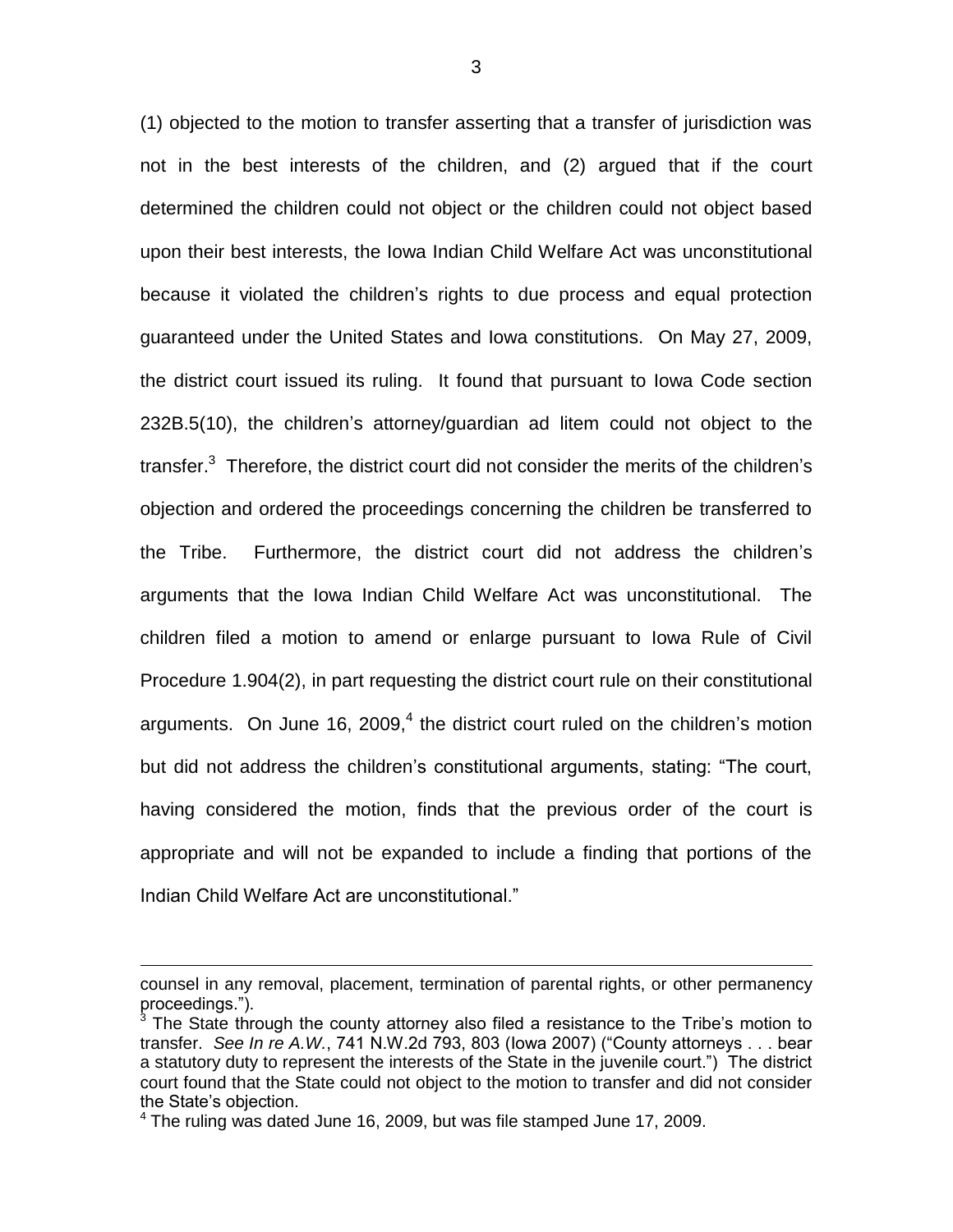The children appeal and assert that they are permitted to object to a motion to transfer pursuant to Iowa Code section 232B.5(10), and if they are not permitted to object, section 232B.5(10) is unconstitutional as it violates their rights to due process and equal protection under the United States and Iowa Constitutions. Furthermore, they claim that if they cannot object to a transfer of jurisdiction based upon their best interests, section 232B.5 violates their rights to due process under the United States and Iowa Constitutions.

#### **II. Standard of Review.**

Normally, our review of juvenile proceedings is de novo. *In re N.V.*, 744 N.W.2d 634, 636 (Iowa 2008). However, we review a court"s ruling on motions to transfer for correction of errors at law. *Id*. We review issues of statutory construction for errors at law, but review constitutional challenges to a statute de novo. *In re N.N.E.*, 752 N.W.2d 1, 6 (Iowa 2008); *In re A.W.*, 741 N.W.2d 793, 806 (Iowa 2007).

#### **III. Analysis.**

In 1979, Congress passed the Federal Indian Child Welfare Act (ICWA), which established "minimum Federal standards for the removal of Indian children from their families and the placement of such children in foster or adoptive homes." *N.N.E.*, 752 N.W.2d at 6-7 (citing 25 U.S.C. §§ 1901-1963). States are permitted to expand on the protections established pursuant to ICWA. *Id*.; *see* 25 U.S.C. § 1921 (directing courts to apply either state or federal law, whichever provides greater protection to an Indian child"s parents or an Indian custodian). However, states cannot provide additional rights to tribes at the expense of the parents" or children"s rights. *N.N.E.*, 752 N.W.2d at 9. Iowa passed its own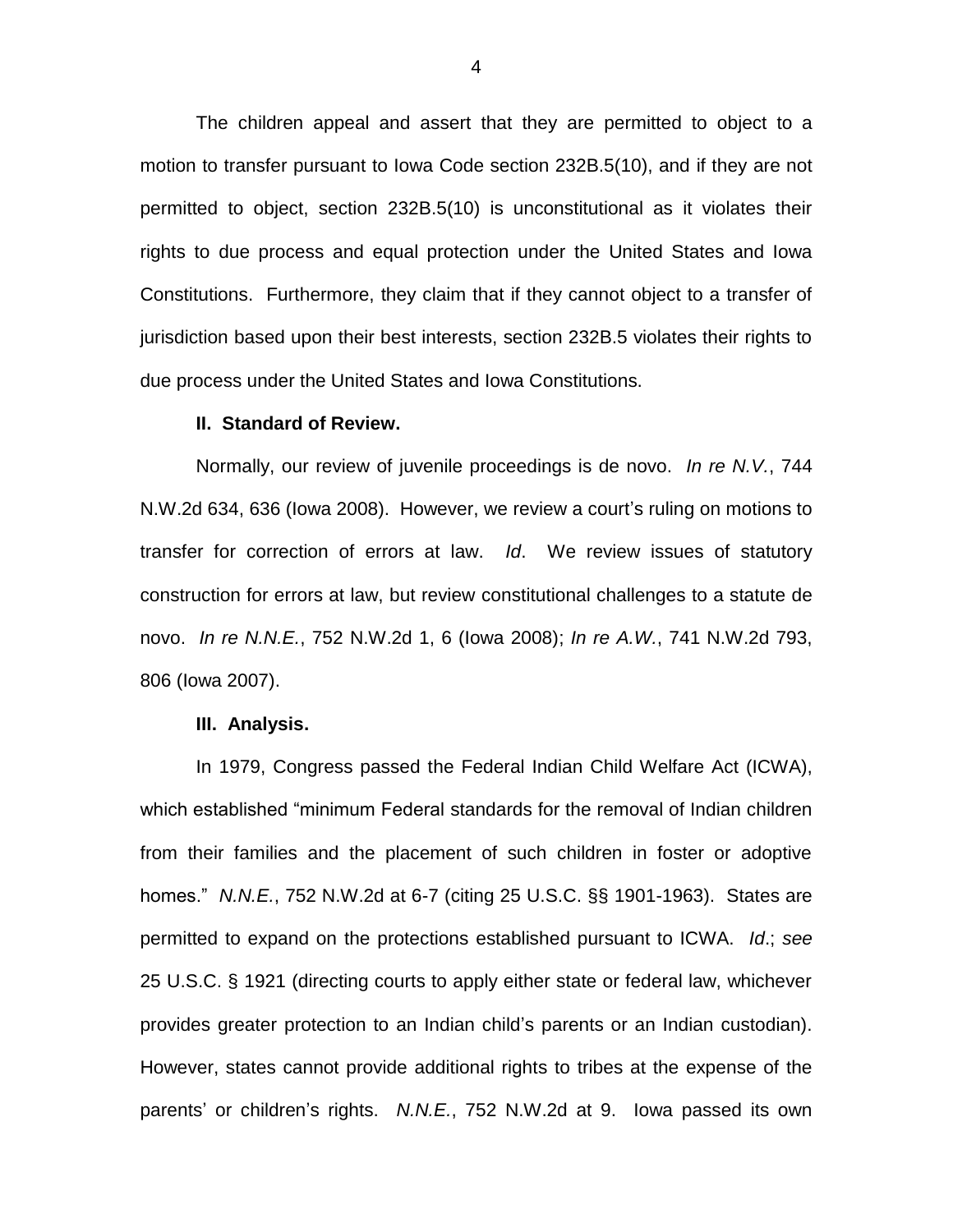ICWA in 2003 with its stated purpose to "clarify state policies and procedures regarding implementation of the [Federal ICWA]." Iowa Code § 232B.2 (2009); *N.N.E.*, 752 N.W.2d at 7. As permitted by the federal legislation, the Iowa ICWA extends additional protections to Indian families and tribes. *N.N.E.*, 752 N.W.2d at 7; *A.W.*, 741 N.W.2d at 798.

The Federal ICWA creates a dual jurisdictional scheme for child custody proceedings involving an Indian child. 25 U.S.C. § 1911; *Miss. Band of Choctaw Indians v. Holyfield*, 490 U.S. 30, 36, 109 S. Ct. 1597, 1602, 104 L. Ed. 2d 29, 38 (1989). Section 1911(a) creates exclusive jurisdiction with a tribe over child custody proceedings involving an Indian child residing or domiciled within the reservation. However, the Federal ICWA does not divest state courts of their jurisdiction over an Indian child not residing or not domiciled within the reservation. *In re C.W.*, 479 N.W.2d 105, 112 (Neb. 1992) (citing *Kiowa Tribe of Okla. v. Lewis*, 777 F.2d 587, 592 (10th Cir. 1985), *cert. denied* 479 U.S. 872, 107 S. Ct. 247, 93 L. Ed. 2d 171 (1986)). Rather, section 1911(b) creates concurrent but presumptively tribal jurisdiction over child custody proceedings involving an Indian child not residing or domiciled within the reservation and provides for transfer of jurisdiction from state courts to tribal courts. *See In re T.S.*, 801 P.2d 77, 82 (Mont. 1990) (discussing the distinction between a section 1911(a) case and a section 1911(b) case).

One instance where the Iowa ICWA purports to expand on the protections afforded by the Federal ICWA is in proceedings to transfer jurisdiction from state court to tribal court. Under the Federal ICWA, proceedings are transferred upon the petition of the child"s parents, Indian custodian, or tribe. 25 U.S.C. § 1911(b).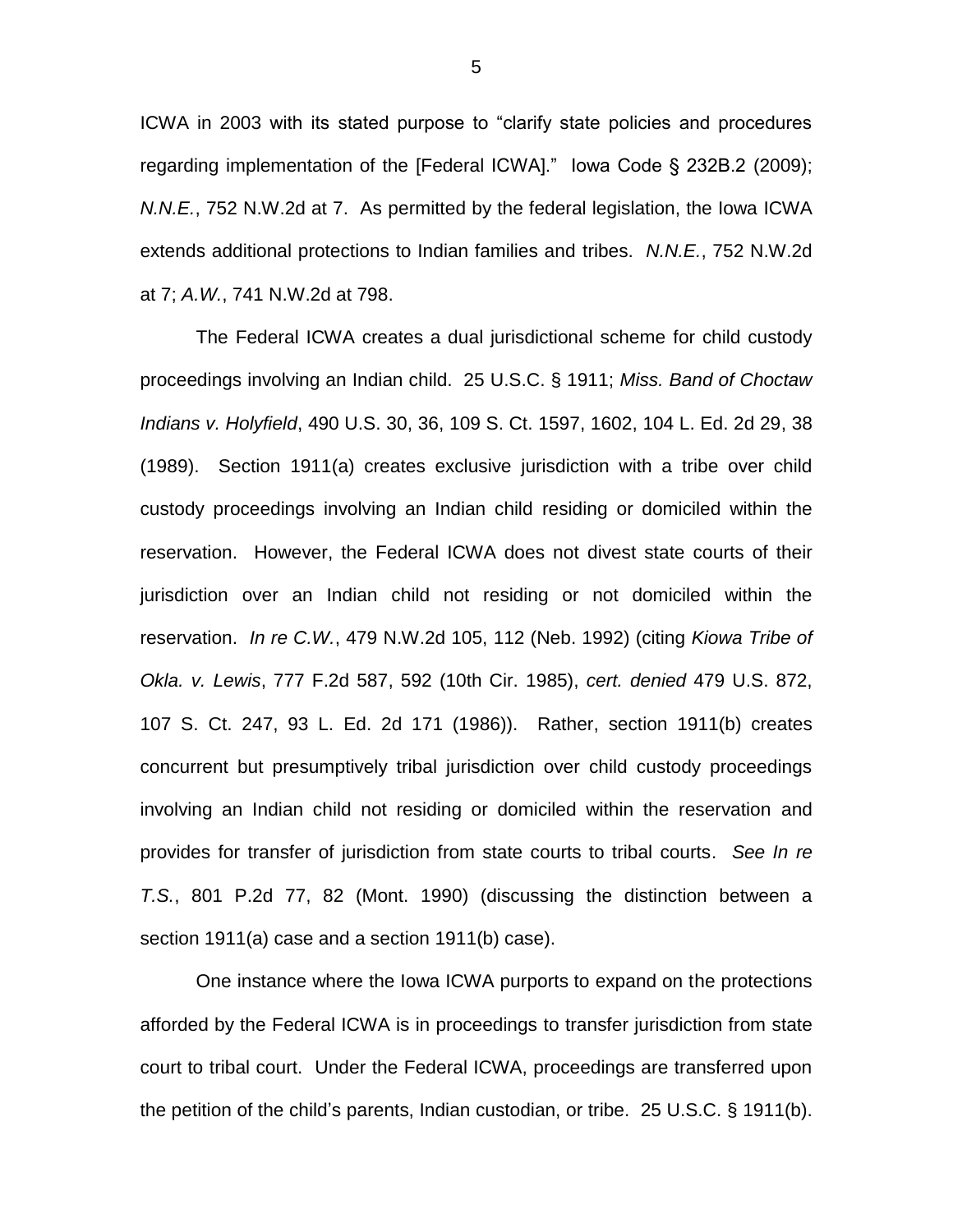However, the petition shall be denied if either parent objects, the tribal court declines jurisdiction, or upon a finding of good cause. *Id*. "Good cause" is not defined in the statute, but the Bureau of Indian Affairs issued nonbinding guidelines to assist state courts in applying the Federal ICWA. *N.N.E.*, 752 N.W.2d at 7; *see* Guidelines for State Courts; Indian Child Custody Proceedings, 44 Fed. Reg. 67,584 (Nov. 26, 1979) (setting forth a non-exclusive list of five factors that may constitute good cause) [hereinafter Guidelines]. The introduction to the Guidelines states that "the legislative history of the Act states explicitly that the use of the term "good cause" was designed to provide state courts with flexibility in determining the disposition of a placement proceeding involving an Indian child." Guidelines, 44 Fed. Reg. at 67,584; *see In re Robert T.*, 246 Cal. Rptr. 168, 172 (Cal. Ct. App. 1988). Under the guidelines, the children subject to the proceeding may object to the transfer of jurisdiction. *See*  Guidelines, 44 Fed. Reg. at 67,590 ("If the court believes or *any party* asserts that good cause to the contrary exists, the reasons for such belief or assertion shall be stated in writing and made available to the parties who are petitioning for transfer." (emphasis added)); *see, e.g.*, *In re M.C.*, 504 N.W.2d 598, 601 (S.D. 1993) (finding that under the Federal ICWA an Indian child was entitled to an evidentiary hearing to establish good cause not to transfer jurisdiction to a tribal court). Furthermore, in determining whether good cause exists to deny a motion to transfer, the children"s best interests may be considered. *See e.g.*, *In re Appeal in Maricopa County Juvenile Action No. JS-8287*, 828 P.2d 1245, 1251 (Ariz. Ct. App. 1991) ("A trial court properly may consider an Indian child"s best interest when deciding whether to transfer a custody proceeding to tribal court.");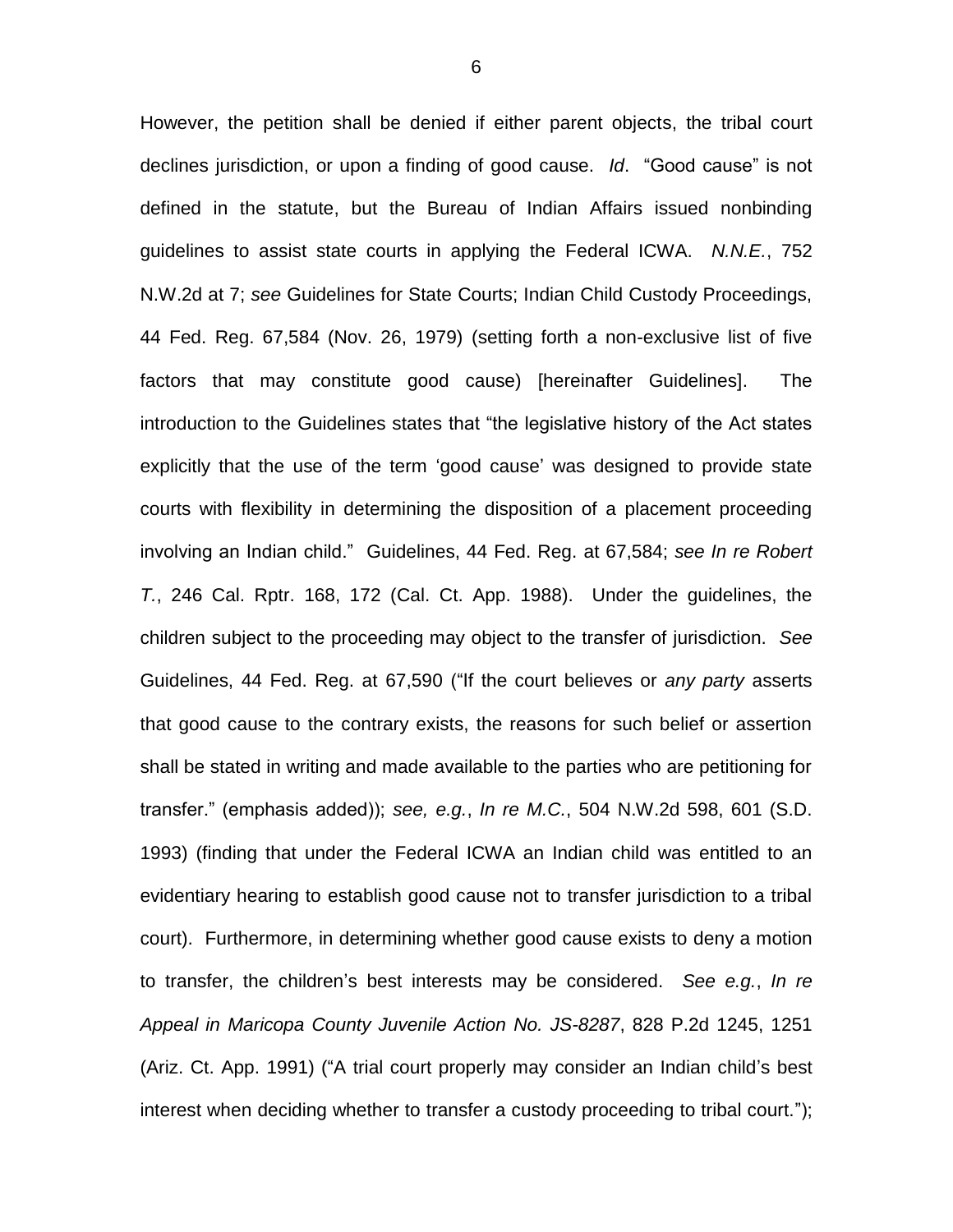*Robert T.*, 246 Cal. Rptr. at 175 (stating the best interest of the child is a "pertinent and indeed a necessary consideration in deciding whether to grant or deny a transfer request"); *In re Adoption of T.R.M.*, 525 N.E.2d 298, 308 (Ind. 1988) (stating that the best interests of the child is a valid consideration in determining whether to transfer a child custody proceeding to tribal court); *T.S.*, 801 P.2d at 80-81 (same); *In re N.L.*, 754 P.2d 863, 869 (Okla. 1988) (same); *In re J.L.*, 654 N.W.2d 786, 792-93 (S.D. 2002) (considering the best interests of a child in determining whether to transfer to tribal court); *but see, e.g.*, *In re J.L.P.*, 870 P.2d 1252, 1258 (Colo. 1994) (stating that the best interests of the child are not relevant in determining whether to transfer child custody proceedings to tribal court); *In re Armell*, 550 N.E.2d 1060 (Ill. 1990) (same); *In re C.E.H.*, 837 S.W.2d 947 (Mo. Ct. App. 1992) (same); *In re A.B.*, 663 N.W.2d 625, 633-34 (N.D. 2003) (same).

However, the Iowa ICWA narrowly defines who may object to a transfer

proceeding and good cause. Iowa Code section 232B.5 states:

(10) Unless either of an Indian child"s parents objects, in any child custody proceeding involving an Indian child who is not domiciled or residing within the jurisdiction of the Indian child"s tribe, the court shall transfer the proceeding to the jurisdiction of the Indian child"s tribe, upon the petition of any of the following persons:

- a. Either of the child"s parents.
- b. The child"s Indian custodian.
- c. The child"s tribe.
- . . . .

(13) If a petition to transfer proceedings as described in subsection 10 is filed, the court shall find good cause to deny the petition only if one or more of the following circumstances are shown to exist:

a. The tribal court of the child"s tribe declines the transfer of jurisdiction.

b. The tribal court does not have subject matter jurisdiction under the laws of the tribe or federal law.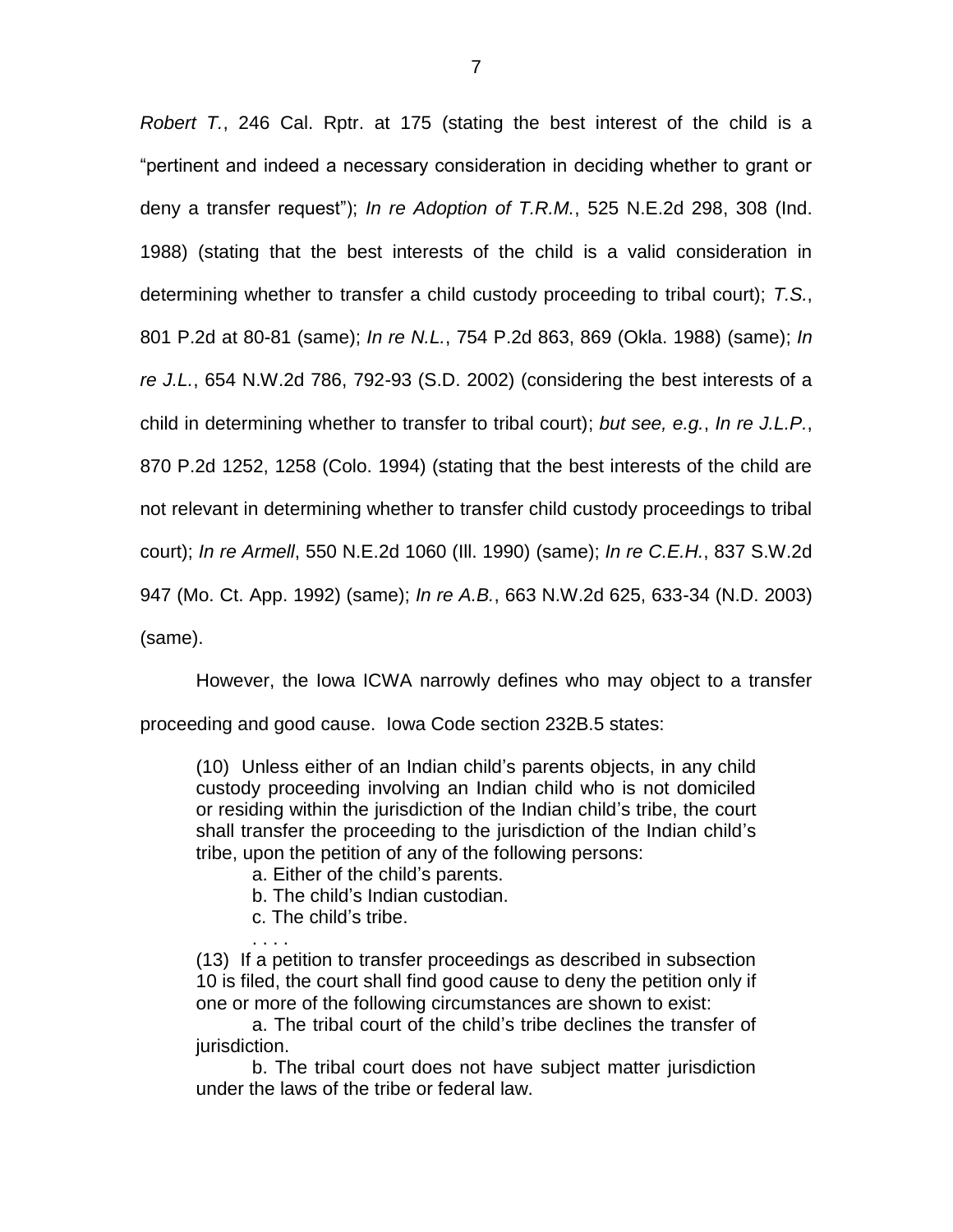c. Circumstances exist in which the evidence necessary to decide the case cannot be presented in the tribal court without undue hardship to the parties or the witnesses, and the tribal court is unable to mitigate the hardship by making arrangements to receive and consider the evidence or testimony by use of remote communication, by hearing the evidence or testimony at a location convenient to the parties or witnesses, or by use of other means permitted in the tribal court"s rules of evidence or discovery.

d. An objection to the transfer is entered in accordance with subsection 10.

Unlike the Federal ICWA, the Iowa ICWA limits a finding of good cause to deny a transfer to four enumerated circumstances. *See N.V.*, 744 N.W.2d at 637 ("By use of the word "only," the legislature made it clear that only those causes listed in section 232B.5(13) constitute good cause to deny the request for a transfer to a tribal court."). The good cause definition only allows for an objection to the transfer by the parents. Iowa Code § 232B.5(10), (13). Additionally, the narrow definition of good cause does not allow for the children"s best interests to be considered in determining whether good cause exists to deny a transfer. *N.V.*, 744 N.W.2d at 638.

# **A. Statutory Claim.**

The children argue that the district court erred in finding the children could not object to the transfer proceedings pursuant to Iowa Code section 232B.5(10). The provisions of the Iowa ICWA are to be strictly construed and applied. *In re R.E.K.F.*, 698 N.W.2d 147, 149 (Iowa 2005).

We only resort to the rules of statutory construction when a statute is ambiguous. When a statute"s language is plain and its meaning is clear, we look no further. If reasonable persons can disagree on a statute"s meaning, it is ambiguous.

*N.V.*, 744 N.W.2d at 637. In this case, the statute"s language is plain, clear, and susceptible to only one interpretation.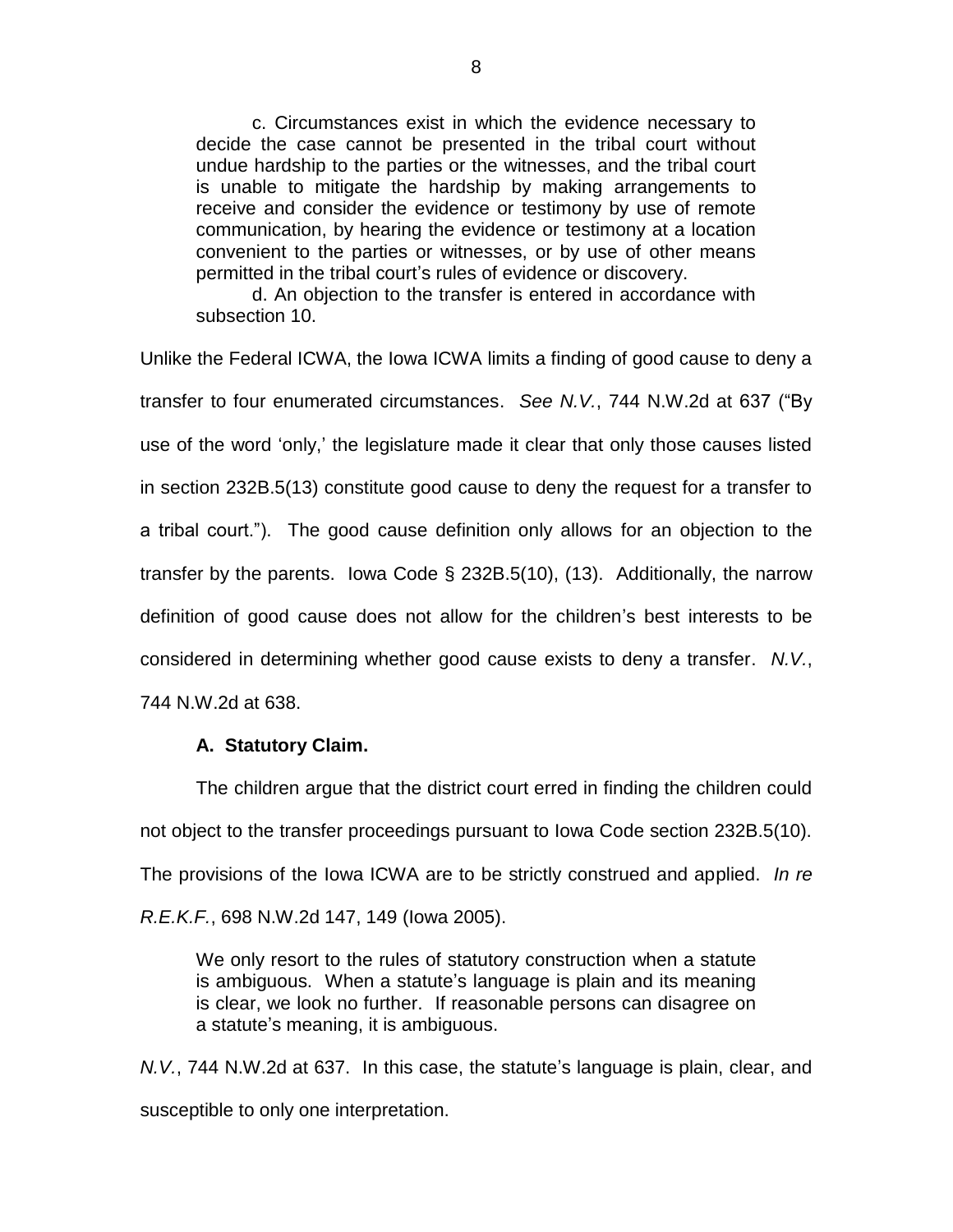The Iowa ICWA specifically states that "[u]nless either of an Indian child"s parents objects . . . the court shall transfer the proceeding" and does not provide for an objection by any other party to the proceedings, including the children. *See* Iowa Code § 232B.5(10). However, in support of their argument, the children cite to cases interpreting the Federal ICWA finding that a child has standing to object to a motion to transfer. *See, e.g.*, *M.C.*, 504 N.W.2d at 601. The State responds that the Federal ICWA does contemplate objections to transfers, but the Iowa ICWA does not. On this point, we agree with the State. The Federal ICWA allows for all parties to the proceedings to object under a good cause analysis, but the Iowa ICWA narrowly defines good cause.

[Section 232B.5(13)] lists the circumstances that constitute good cause to allow a court to deny a request to transfer a case. The section specifically states "the court shall find good cause to deny the petition *only* if one or more of the" circumstances contained in the statute are shown to exist. By use of the word "only," the legislature made it clear that only those causes listed in section 232B.5(13) constitute good cause to deny the request for a transfer to a tribal court.

*N.V.*, 744 N.W.2d at 637. The circumstances enumerated in section 232B.5(13) only allow for a finding of good cause pursuant to an objection under section 232B.5(10)—an objection by a parent. *See Callender v. Skiles*, 591 N.W.2d 182 (Iowa 1999) ("Clearly, legislative intent is expressed by omission as well as inclusion."). Thus, under the Iowa ICWA's narrow definition of good cause, an objection is allowed by a parent, but not a child. Consequently, we find that the plain language of the transfer section of the Iowa ICWA does not allow for the court to deny a request to transfer a case to tribal court based upon an objection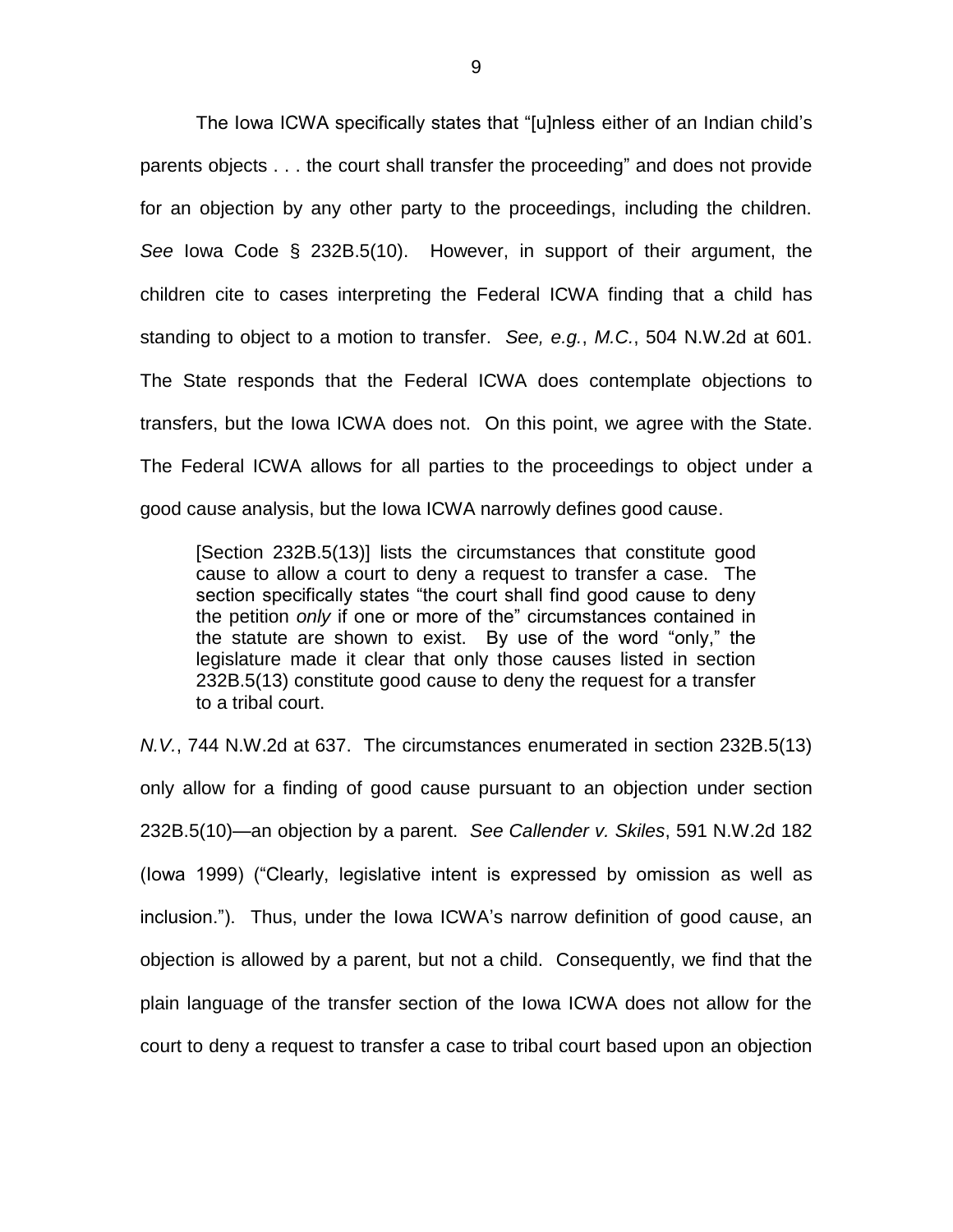by the children. However, this finding does not end our analysis as we must next consider the children"s constitutional claims.

## **B. Constitutional Claims.**

 $\overline{a}$ 

The children argue the Iowa ICWA violates their due process rights under the United States and Iowa Constitutions. *See* U.S. Const. amend. XIV; Iowa Const. art. I, § 9. Both the United States and Iowa Constitutions prohibit the states from depriving any person "life, liberty, or property, without due process of law." U.S. Const. amend. XIV; lowa Const. art. I,  $\S 9.5$  "The Due Process Clauses are understood to include two separate but related concepts." *State v. Seering*, 701 N.W.2d 655, 662 (Iowa 2005). In this case, both concepts are raised. Substantive due process "prevents the government from interfering with rights implicit in the concept of ordered liberty." *Id*. "Its companion concept, procedural due process, acts as a constraint on government action that infringes upon an individual"s liberty interest." *Id*.

**1. The Children's Constitutional Claim regarding their Ability to Lodge an Objection.** The children argue that Iowa Code section 232B.5(10) violates their rights to procedural due process because this code section does not allow them to object to a transfer motion or participate in a transfer proceeding. "A person is entitled to procedural due process when state action

 $5$  The due process clauses of the United States and Iowa Constitutions are nearly identical in scope, import, and purpose. *State v. Hernandez-Lopez*, 639 N.W.2d 226, 237 (Iowa 2002). No party asserts that we should utilize a different analysis under the Iowa Constitution. Therefore, our discussion of the children"s due-process arguments applies to both their federal and state claims. *See State v. Dudley*, 766 N.W.2d 606, 624 (Iowa 2009) (using the same analysis to interpret the due process clauses of the United States and Iowa Constitutions because neither party suggested the Iowa provision should be interpreted differently than its federal counterpart).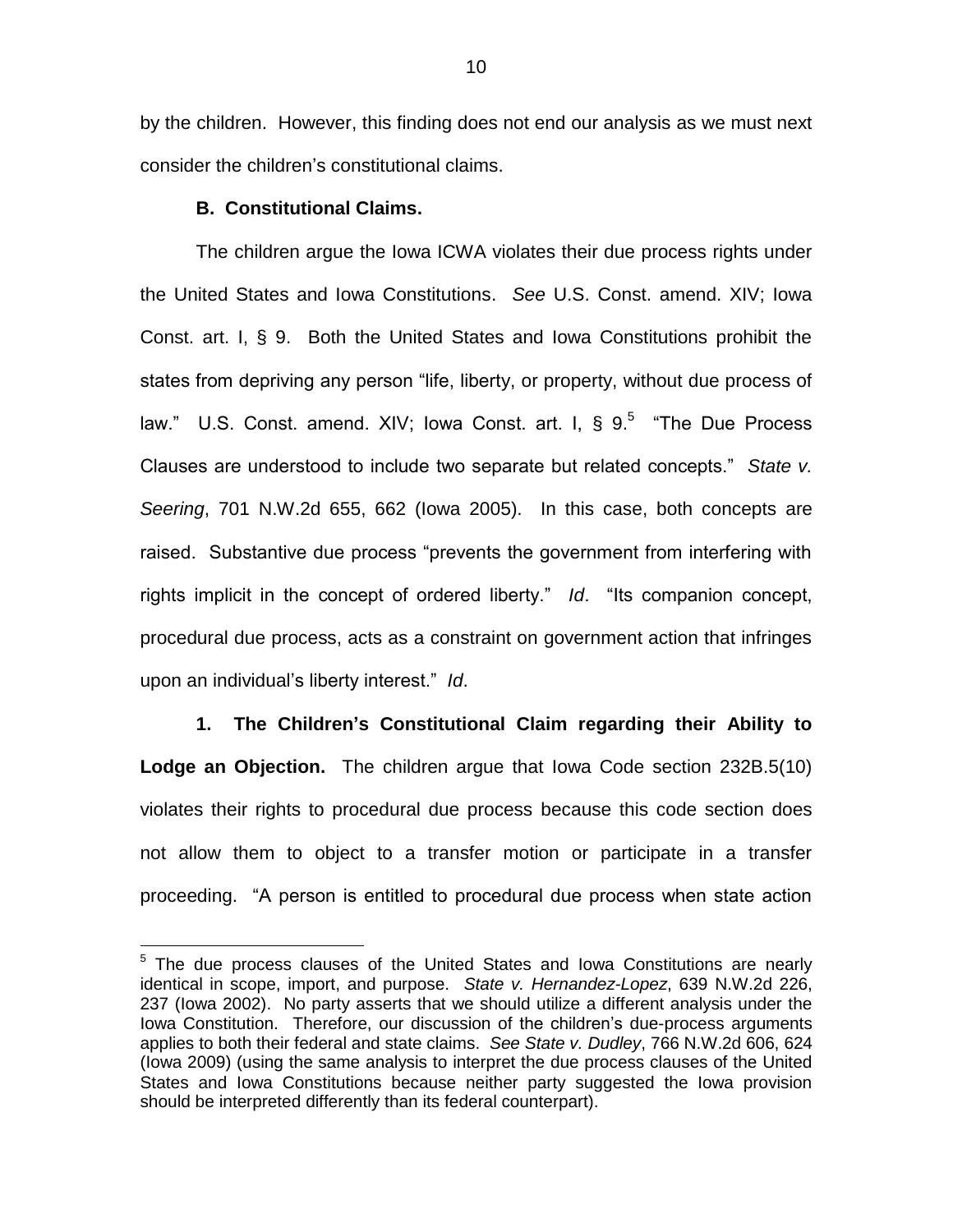threatens to deprive the person of a protected liberty or property interest." *Seering*, 701 N.W.2d at 665. "Thus any due process inquiry prompts a two-step process. First, the court must determine if the deprivation implicates a liberty or property interest. If so, the court must then decide what process is due the specific interest at issue." *F.K. v. Iowa Dist. Court*, 630 N.W.2d 801, 808 (Iowa 2001).

The proceedings in this case are child-in-need-of-assistance/termination of parental rights, which directly impact the children"s familial associations. A child"s liberty interest in familial association is protected by the Due Process Clause and the State may only interfere with this liberty interest after providing the children due process of law. *F.K.*, 630 N.W.2d at 808; *see also Santosky v. Kramer*, 455 U.S. 745, 760, 102 S. Ct. 1388, 1398, 71 L. Ed. 2d 599, 611 (1982) ("[T]he child and his parents share a vital interest in preventing erroneous termination of their natural relationship."). We find that the children have a protected liberty interest in the present case.

Next, we must determine what process is due this particular liberty interest. *F.K.*, 630 N.W.2d at 808. The requirements of due process are flexible and in order to determine what process is due, we balance three factors: (1) the private interest implicated; (2) the risk of an erroneous deprivation of this interest by the current procedures used and the probable value, if any, of additional or substitute procedural safeguards; and (3) the government's interest in the regulation, including the burdens imposed by additional or different procedures. *F.K.*, 630 N.W.2d at 808; *Callender*, 591 N.W.2d at 189. The minimum requirements of due process are notice and "the opportunity to be heard "at a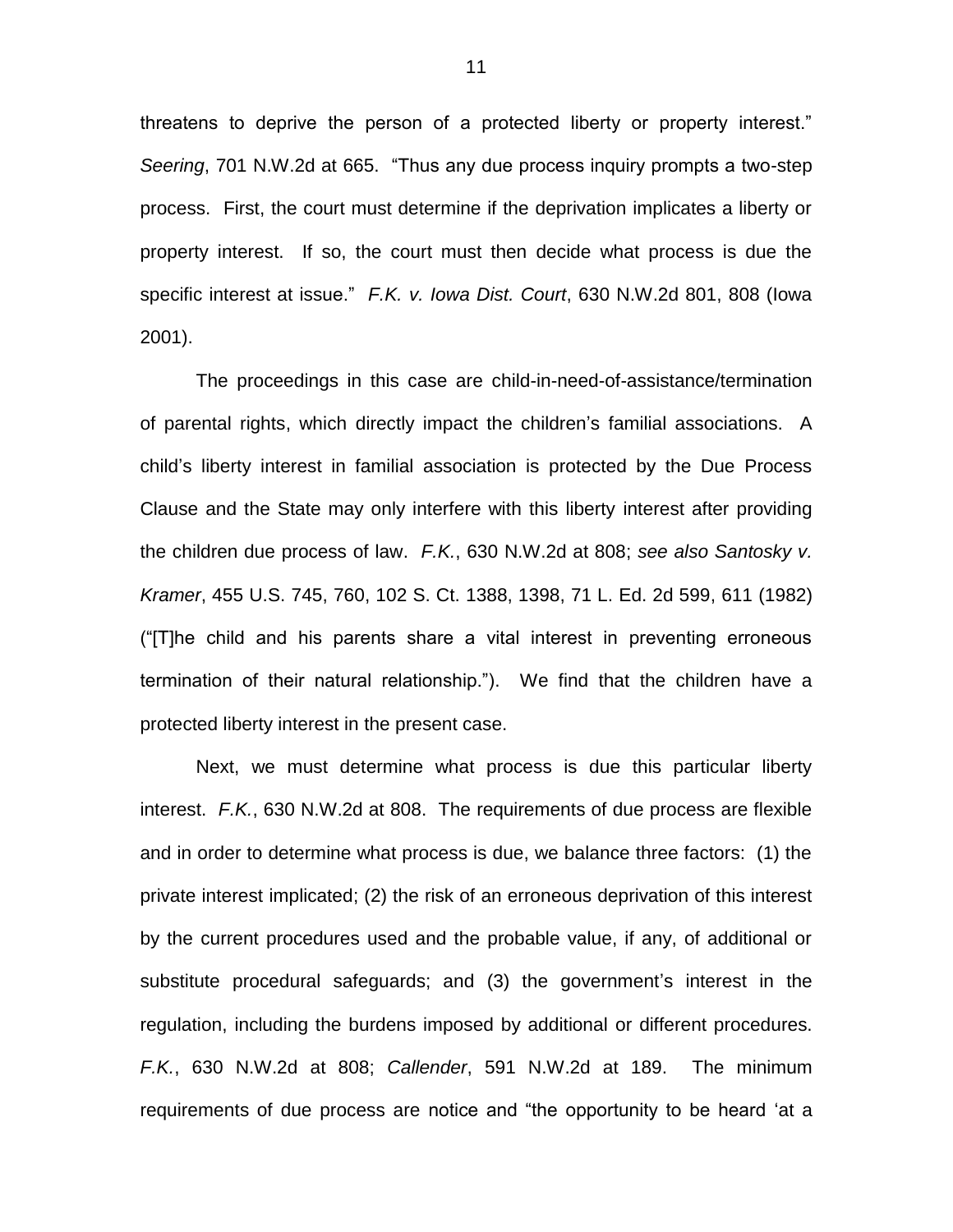meaningful time and in a meaningful manner."" *Mathews v. Eldridge*, 424 U.S. 319, 333, 96 S. Ct. 893, 902, 47 L. Ed. 2d 18, 32 (1976); *F.K.*, 630 N.W.2d at 808; *In re Estate of Adams*, 599 N.W.2d 707, 710 (Iowa 1999). "Due process not only requires a hearing, but a "hearing appropriate to the nature of the case."" *In re Guardianship of B.J.P.*, 613 N.W.2d 670, 673 (Iowa 2000).

The children are parties to the transfer proceedings and have a vital interest in the proceedings. *See Santosky*, 455 U.S. at 754 n.7, 102 S. Ct. at 1395 n.7, 71 L. Ed. 2d 606-07 at n.7 (discussing that a child has important liberty interests in parental rights proceedings and a child and parent"s interests may differ). However, as discussed above, section 232B.5(10) only allows for parents to object to transfer proceedings and prevents the children from objecting to and participating in the transfer proceedings. Thus, the children were denied an opportunity to be heard. *See M.C.*, 504 N.W.2d at 601-02 (finding that where an Indian child was denied an evidentiary hearing to object to a transfer of jurisdiction to a tribe, the Indian child was not "provided with adequate notice or an opportunity to be heard"). The children are entitled to a voice at every stage of the proceedings. "While providing additional rights to the tribe is the prerogative of the State, those rights may not come at the expense of the parent"s or child"s rights." *N.N.E.*, 752 N.W.2d at 9. The statute, by not including the children as parties able to make an objection, violates their procedural due process rights. Therefore, we find Iowa Code section 232B.5(10) unconstitutional on procedural due process grounds.

**2. The Children's Constitutional Claims Regarding the Substance of their Objection**. The children argue that they should be allowed to object to a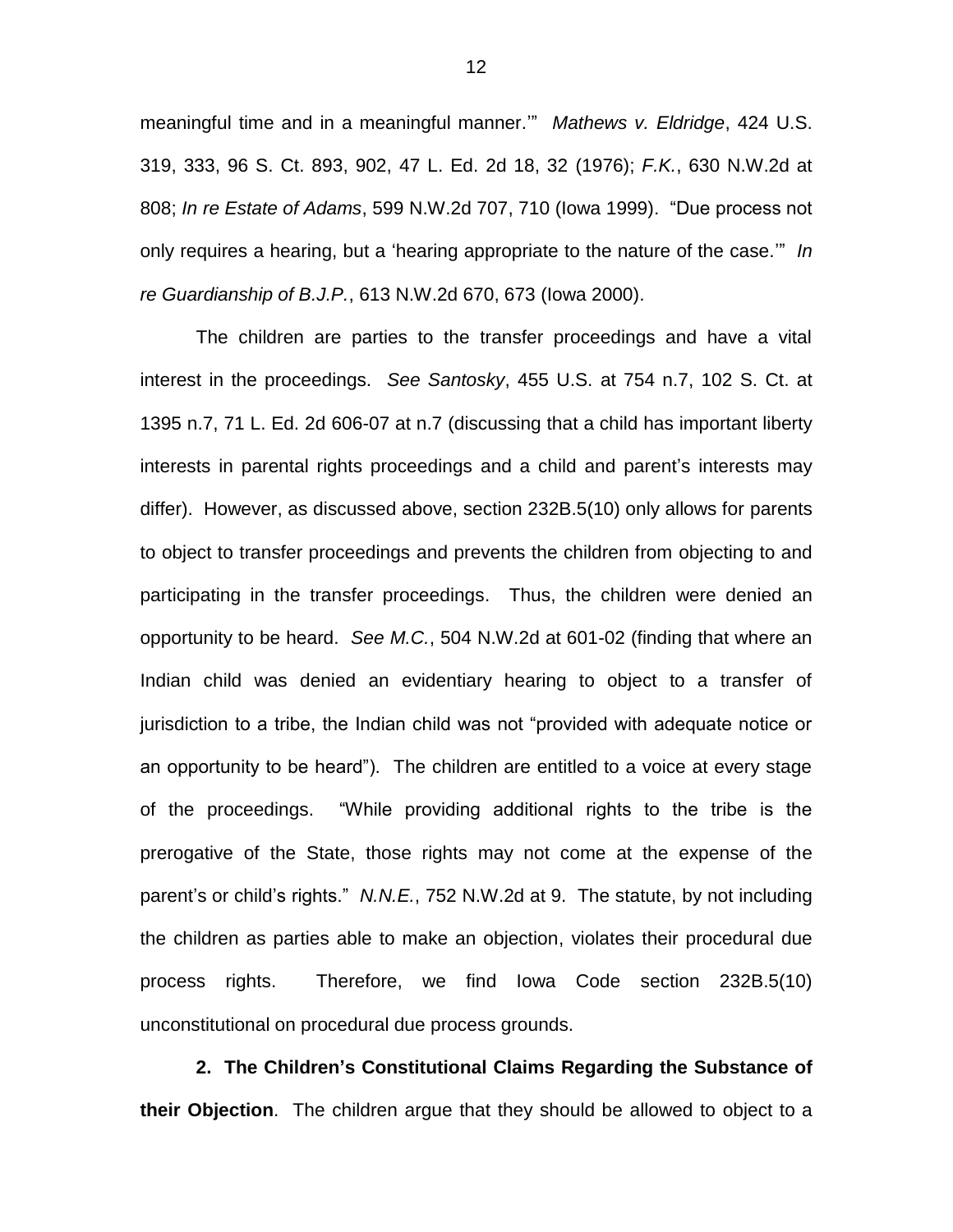transfer of jurisdiction based upon their best interests. Our supreme court has discussed that under the Iowa ICWA, parties are not allowed to object to a transfer motion based upon the best interests of the children. *N.V.*, 744 N.W.2d at 638.<sup>6</sup> This rule stems from two sources within the Iowa ICWA. Id. First, section 232B.5(13) narrowly defines good cause to deny a transfer and does not contain a best-interests-of-the-children exception. *Id*. Second, a child"s best interests are defined differently for a non-Indian child and an Indian child. *Id*. A non-Indian child"s best interests are defined under Iowa Code chapter 232, whereas an Indian child"s best interests are defined under the Iowa ICWA as:

[The] use of practices in accordance with the federal Indian Child Welfare Act, this chapter, and other applicable law, that are designed to prevent the Indian child"s voluntary or involuntary outof- home placement, and whenever such placement is necessary or ordered, placing the child, to the greatest extent possible, in a foster home, adoptive placement, or other type of custodial placement that reflects the unique values of the child"s tribal culture and is best able to assist the child in establishing, developing, and maintaining a political, cultural, and social relationship with the Indian child"s tribe and tribal community.

Iowa Code § 232B.3(2).

 $\overline{a}$ 

The children attempted to object to the transfer of jurisdiction claiming that a transfer of jurisdiction was not in their best interests for various reasons. For example, S.G. and L.R. either complained of or exhibited signs of sexual abuse by their grandfather, whose home they were to be placed in upon transfer of jurisdiction to the tribal court, and the children asserted that they were bonded with one another and the placements advanced by the Tribe would separate the

<sup>&</sup>lt;sup>6</sup> In *N.V.*, there was no constitutional challenge raised to whether parties could challenge a motion to transfer based upon a child"s best interests. *N.V.*, 744 N.W.2d at 638.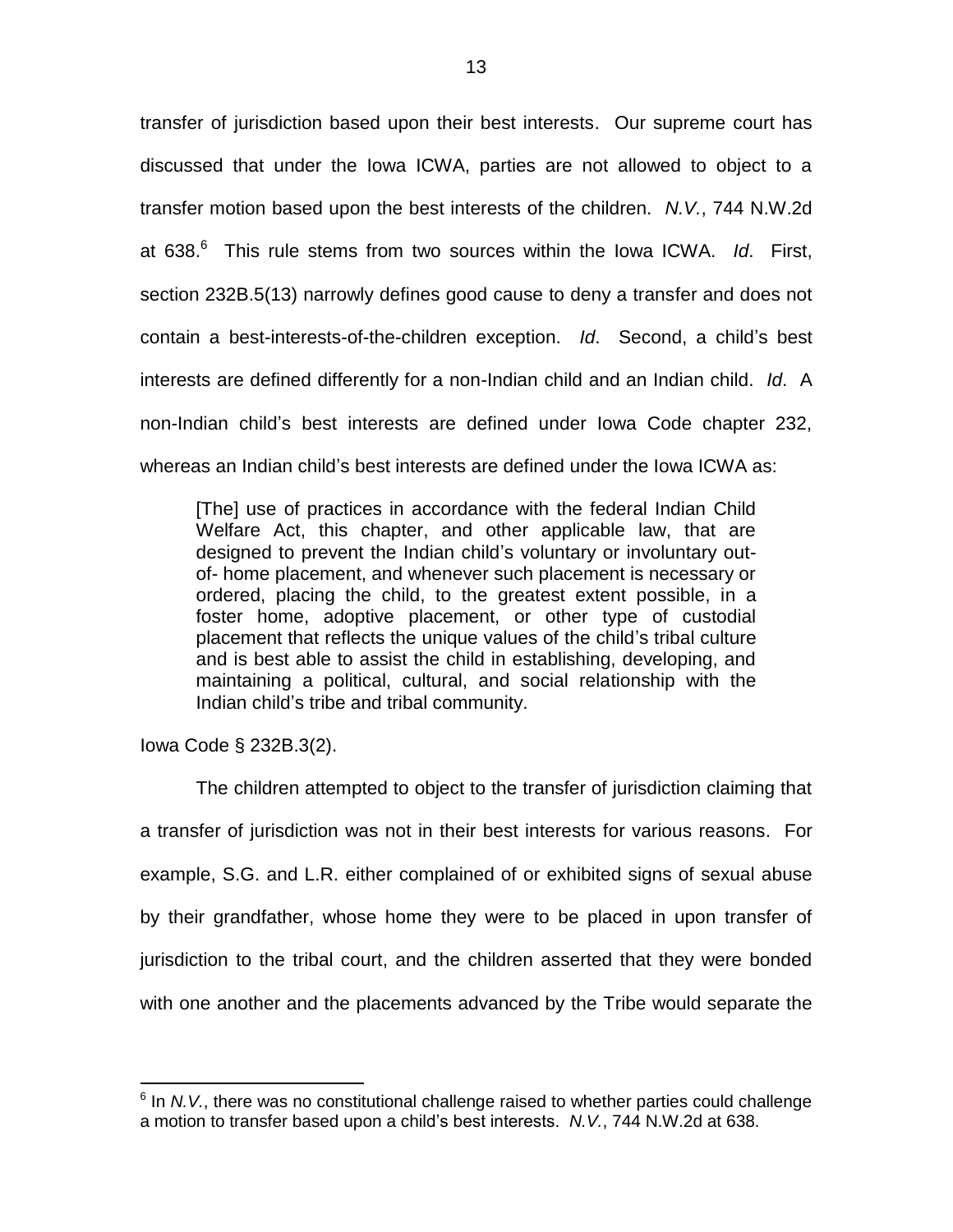siblings.<sup>7</sup> *See In re T.I.*, 707 N.W.2d 826, 833 (S.D. 2005) (finding that good cause existed to deny transfer to tribal court where the state court was the only court with jurisdiction of all the siblings). However, the children were not allowed to object and were therefore unable to introduce such evidence. As a result, they assert that their rights to substantive due process were violated when they were prevented from objecting to the transfer based upon their best interests.<sup>8</sup>

A substantive due process inquiry involves two steps. *Seering*, 701

N.W.2d at 662.

The first requires a determination of "the nature of the individual right involved." If a fundamental right is implicated, we apply strict scrutiny analysis, which requires a determination of "whether the government action infringing the fundamental right is narrowly tailored to serve a compelling government interest." If a fundamental right is not implicated, a statute need only survive a rational basis analysis, which requires us to consider whether there is "a reasonable fit between the government interest and the means utilized to advance that interest."

*Id*.

 $\overline{a}$ 

"[O]nly fundamental rights and liberties [that] are deeply rooted in this Nation"s history and tradition and implicit in the concept of ordered liberty qualify for such protection." *Id*. at 664 (citations and quotations omitted); *see Albright v. Oliver*, 510 U.S. 266, 271-72, 114 S. Ct. 807, 812, 127 L. Ed. 2d 114, 122 (1994) ("The protections of substantive due process have for the most part been

 $7$  J.L. has been placed with a paternal aunt of S.G. The children do not contest J.L.'s placement other than the fact that the siblings have an interest in being placed together.

<sup>&</sup>lt;sup>8</sup> The children also raise an equal protection claim based upon the two classes of children created under the Iowa ICWA—Indian children and non-Indian children. *See A.W.*, 741 N.W.2d at 807 (acknowledging that the Iowa ICWA creates two classes of children). However, having found that Iowa Code section 232B.5 is unconstitutional on due process grounds as applied to the children, we do not need to address the equal protection claim raised by the children. *See id*. at 813 (determining that because the court found the challenged code section unconstitutional on equal protection grounds, it was unnecessary to reach other claims raised).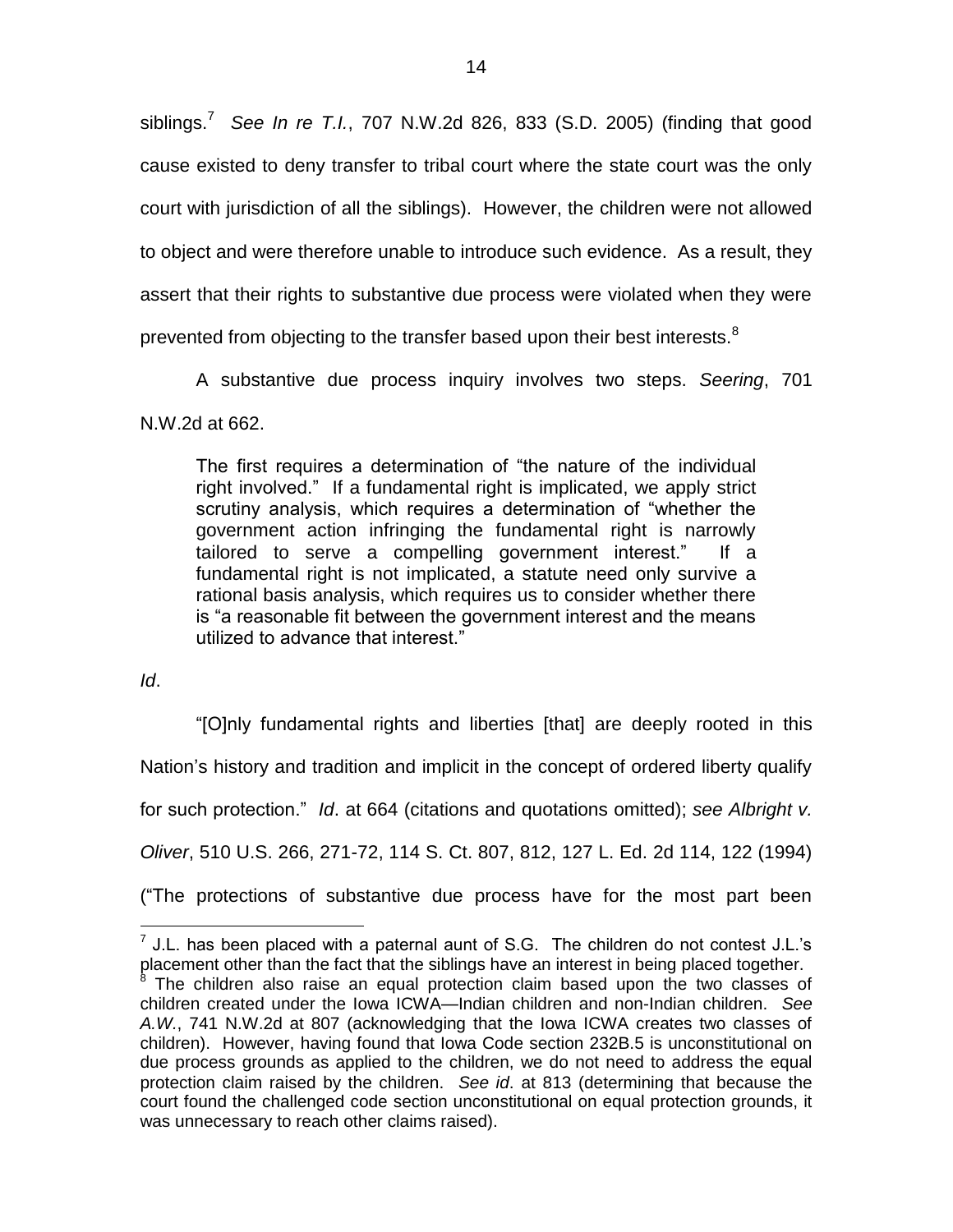accorded to matters relating to marriage, family, procreation, and the right to bodily integrity."). In the present case, the proceedings concern the children"s interest in familial association, which has been recognized as a fundamental liberty interest protected by the Due Process Clause. *F.K.*, 630 N.W.2d at 808. Additionally, in this particular hearing, the children attempted to raise best interests arguments based upon their physical safety, as well as familial association, among other arguments. *See Youngblood v. Romeo*, 457 U.S. 307, 315, 102 S. Ct. 2452, 2457, 73 L. Ed. 2d 28, 37 (1982) (discussing that a right to personal safety constitutes a historic liberty interest protected substantively by the Due Process Clause). We find that a fundamental interest is implicated in the present case.

Next, we must determine whether the statute is "narrowly tailored to serve a compelling state interest." *N.N.E.*, 752 N.W.2d at 9. Our supreme court has stated:

The Supreme Court explained why the federal ICWA was enacted: "Congress was concerned not solely about the interests of Indian children and families, but also about the impact on the tribes themselves of the large numbers of Indian children adopted by non-Indians."

*Id*. "Assuming survival of the tribe is a compelling state interest," we must determine whether the Iowa ICWA definition of good cause is narrowly tailored. *See id*. We find that it is not. Iowa Code section 232B.5 completely prohibits the children subject to the proceeding from asserting their rights. In this case, it prohibited the children from raising an argument based upon their best interests, such as their preference to remain with siblings or their physical or psychological safety. Furthermore, in any case the court cannot consider the children's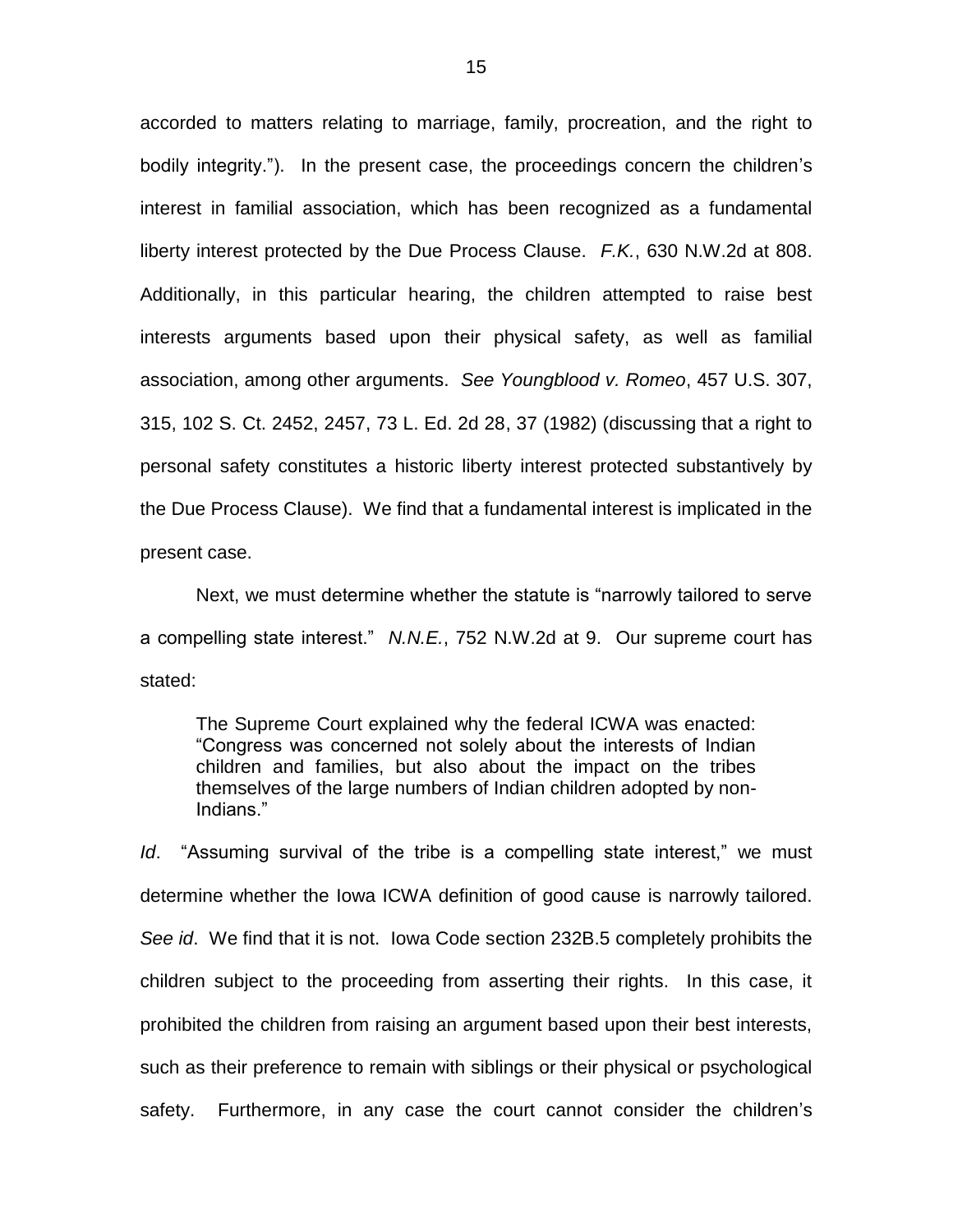particularized circumstances. Because the narrow good cause definition prevents the children from asserting any argument, the statute places the rights of the tribe above the rights of an Indian child. $9$  Therefore, we find that the narrow definition of good cause prohibiting the children from objecting to the motion to transfer based upon their best interests and introducing evidence of their best interests violates their substantive due process rights.

Furthermore, the purpose of the Iowa ICWA is not undermined by any holding in this opinion. The stated purpose of the Iowa ICWA is "to clarify state policies and procedures regarding implementation of the [Federal ICWA] . . . [and] to ensure that the intent and provisions of the [Federal ICWA] are enforced." Iowa Code § 232B.2. The Federal ICWA was not designed to completely prohibit consideration of a child"s circumstances or rights. In fact, many courts have noted that the Federal ICWA has a dual purpose—to protect

 $\overline{a}$ 

 $9$  As cited above, some states have examined the Federal ICWA and determined that the best interests of a child were not to be considered in determining whether to transfer jurisdiction to tribal court. *See, e.g.*, *J.L.P.*, 870 P.2d at 1258. However, these cases are not applicable to the Iowa ICWA. Under the Federal ICWA, a child may object based upon the child"s particular circumstances. *See* Guidelines, 44 Fed. Reg. at 67,591; *see also C.W.*, 479 N.W.2d at 113 (discussing that under the Federal ICWA good cause to the contrary includes, but is not limited to, "cases where (1) the proceeding is at an advanced stage when the petition to transfer is received, and the petition is not promptly filed after receipt of notice; (2) the Indian child is over the age of 12 and objects to the transfer; (3) evidence necessary to decide the case cannot be adequately presented to the tribal court without undue hardship to the witnesses and parties; and (4) the parents of an Indian child over the age of five are not available, and the child has had little or no contact with the child"s tribe or members of the child"s tribe"). In this case, S.G. asserts that she is over the age of five and has had little contact with the tribe and the motion to transfer came late in the proceedings, which would affect the therapy she is receiving. Both of these arguments would be considered under the Federal ICWA. *See* Guidelines, 44 Fed. Reg. at 67,591 (stating that good cause to not transfer jurisdiction to tribal court exists under certain circumstances, including that the "proceeding was at an advanced stage when the petition to transfer was received" and the "parents of a child over five years of age are not available and the child has little or no contact with the child"s tribe or members of the child"s tribe"). However, the Iowa ICWA creates a blanket rule that none of the child"s circumstances can be considered.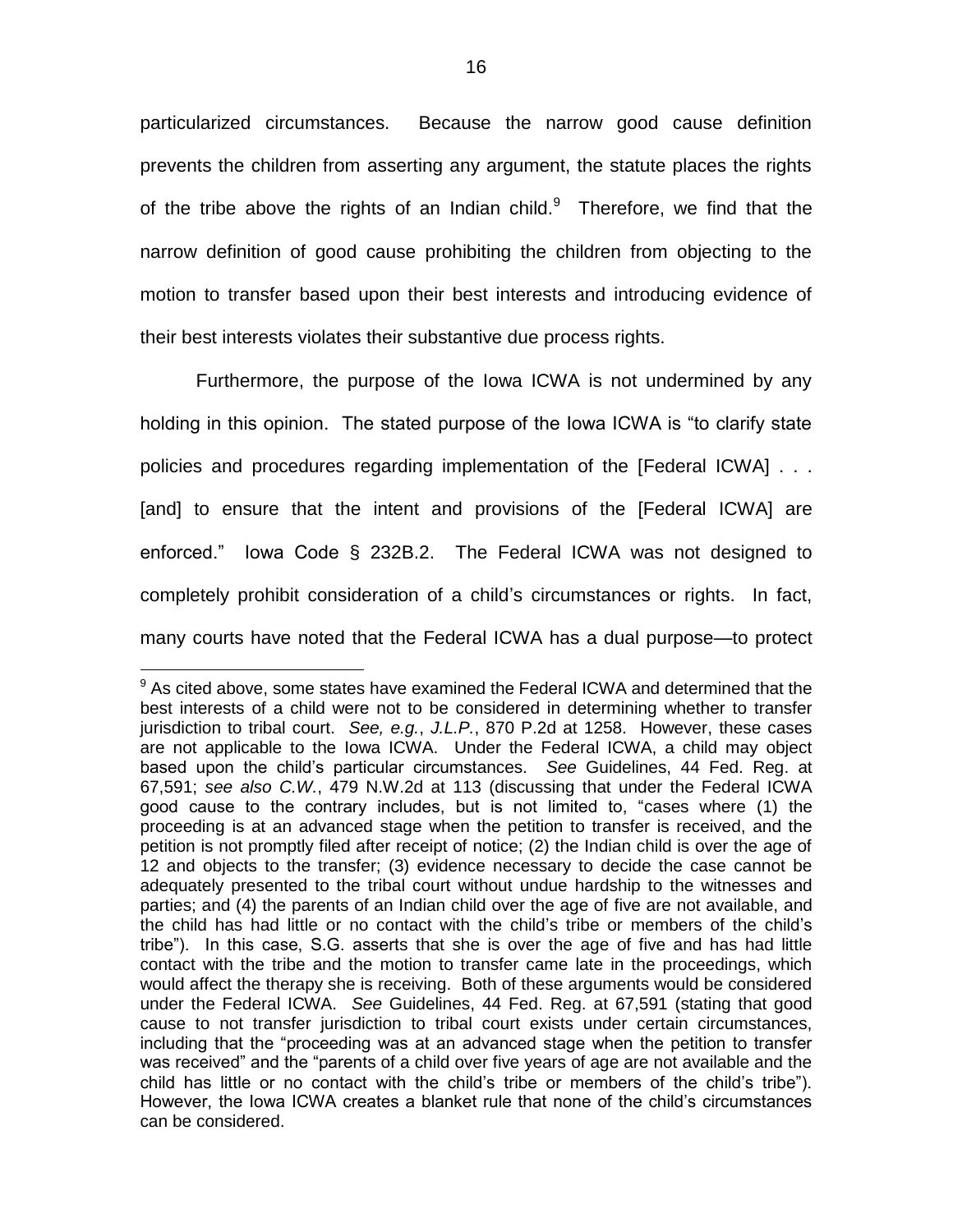the best interests of a child and to preserve the Indian culture. *See Maricopa County Juvenile Action No. A-25525*, 667 P.2d 228, 234 (Ariz. Ct. App. 1983) ("[T]he congressional declaration of policy behind the ICWA emphasizes that the first interest Congress seeks to protect is that of Indian children. It is patently clear that Congress envisioned situations in which the child"s best interest may override a tribal or family interest—the preferences for placement are to be followed absent "good cause to the contrary.""); *T.R.M.*, 525 N.E.2d at 308 ("The purpose of the ICWA, to protect the interests of the Indian family, is patently clear. However, a paramount interest is the protection of the best interests of the child."); *C.W.*, 479 N.W.2d at 114 ("ICWA does not change the cardinal rule that the best interests of the child are paramount, although it may alter its focus."). The dual purpose of the Federal ICWA is reflected in the dual jurisdictional scheme, whereby jurisdiction is transferred to the tribal court absent good cause to the contrary. *See* 25 U.S.C. § 1911(b). Under the good cause analysis, a child is allowed to object to the transfer and participate in the proceedings. *See*  Guidelines, 44 Fed. Reg. at 67,590. The court considers a child"s particularized circumstances, such as their contact with the tribe or the child"s preferences if over the age of thirteen. *See* Guidelines, 44 Fed. Reg. at 67,591. In no part does the Federal ICWA suggest children's rights should be eliminated in favor of a tribe's rights.

Moreover, in no part does the Iowa ICWA suggest children"s rights should be eliminated in favor of a tribe's rights. The Iowa ICWA's definition of an Indian child"s best interests focuses on maintaining the Indian culture. Iowa Code § 232B.3(2). However, nothing in Iowa Code chapter 232B places maintaining